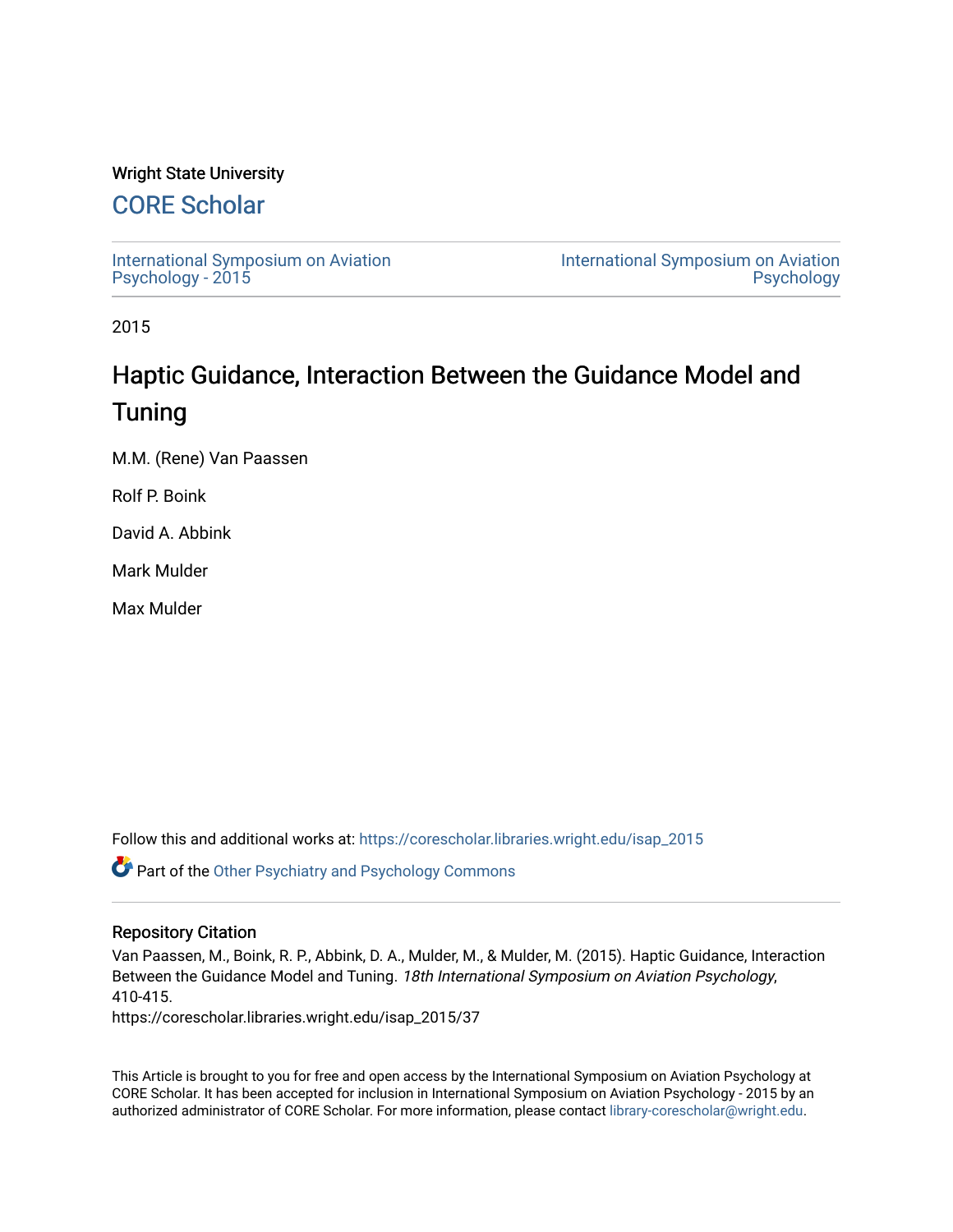#### HAPTIC GUIDANCE, INTERACTION BETWEEN THE GUIDANCE MODEL AND TUNING

M. M. (René) van Paassen<sup>1</sup>, Rolf P. Boink<sup>1</sup>, David A. Abbink<sup>2</sup>, Mark Mulder<sup>2</sup>, Max Mulder<sup>1</sup> <sup>1</sup> Aerospace Engineering – Delft University of Technology <sup>2</sup> Mechanical, Maritime and Materials Engineering – Delft University of Technology 2600 HS Delft, The Netherlands

A haptic interface, also called haptic display, is a system that informs and aids a human operator by forces on the control device (stick, steering wheel or other). These interfaces are being explored for many fields, e.g., for UAV control, (tele-)robotics, automotive control and flying. The force feedback helps in control tasks and increases the operator's awareness. Proper design of such interfaces promotes "shared control", where an autonomous agent and the human operator can jointly exercise control on a dynamic system. The human's flexibility and adaptivity of his neuromuscular system offers ways to override the haptic support, should this be necessary. Haptic interfaces require design decisions on three issues: *(a)* The appropriate guidance laws should be developed, thus the behavior of the automated agent must be defined. This guidance should be inherently safe and useful, and it should be compatible with human control strategies, *(b)* The guidance should be translated to haptic input on the control device. Here additional force and modification of the control device's apparent properties (mass, damping, spring coefficients) can be used, and *(c)* The scaling between the guidance and the haptic input should be tuned to the proper level. From the above, it appears possible to break down the design process into individual steps. However, in a recent research project in which individualized guidance laws were investigated, we discovered an interaction between the guidance laws and the perceived haptic feedback strength, where variation in the guidance laws produced an apparent change in haptic authority by the automation. This paper discusses this experiment – car driving with lateral support – and analyses the causes of the interaction. The results include recommendations for removing this interaction.

#### Introduction

Recently, an increased interest is signalled for haptic interfaces (or haptic displays) for vehicles. These interfaces use an operator's sense of feeling or touch to display information about the environment or about the device that is being operated. NISSAN for example markets a haptic gas pedal, that can provide force feedback to the driver about obstacles or vehicles detected in front of one's car. In aviation, research has been performed on UAV control and in-aircraft haptic feedback ([Lam, Mulder, van Paassen, Mulder, & van der Helm, 2009;](#page-6-0) [de Stigter,](#page-6-1) [Mulder, & van Paassen](#page-6-1), [2007](#page-6-1); [Goodrich, Schutte, & Williams](#page-6-2), [2011](#page-6-2)). When the forces created by the haptic display can influence the input to the controlled system, a *shared control* situation is created. Both the human operator and the system's automation, through the haptic interface, exert an influence on the control input.

The advantages of haptic shared control over conventional assistance by automation are that the actions of the automation are easily observed by the human operator, and, since the display is through the control device, the often overloaded visual channel is not further taxed. However, a shared control situation is in principle still a situation where a human operator is using automation to perform a task. Issues identified in similar situations, such as supervisory control, still apply. Thus reliability of the automation, complacency, (over-)reliance, transparency, and level of automation are relevant issues ([Abbink, Mulder, & Boer](#page-6-3), [2012](#page-6-3)). In addition to that, new aspects in shared control are *(a)* the continuously variable balance between the human operator's and the automated controller's contributions, and *(b)* the fact that the control input is now the sum of the individual inputs of human and automation.

An implication from the first aspect is that the authority of automation versus the authority of the human operator must be made explicit in the design of the haptic device. The choice for device parameters such as stiffness, and the tuning of the device's force feedback, affect this balance. Combined with the fact that the human's neuromuscular system can also adapt, this means that this tuning is not easily arrived at by trial and error. Human adaptability means that a large range of tuning setting produce acceptable behavior for nominal conditions, and an argued choice needs conscious selection of a setting based on neuromuscular system characteristics and task requirements. This issue was explored for a system with haptic feedback for a UAV ([Abbink, Cleij, Mulder, & van](#page-6-4) [Paassen](#page-6-4), [2012](#page-6-4); [Sunil, Smisek, van Paassen, & Mulder](#page-6-5), [2014](#page-6-5)).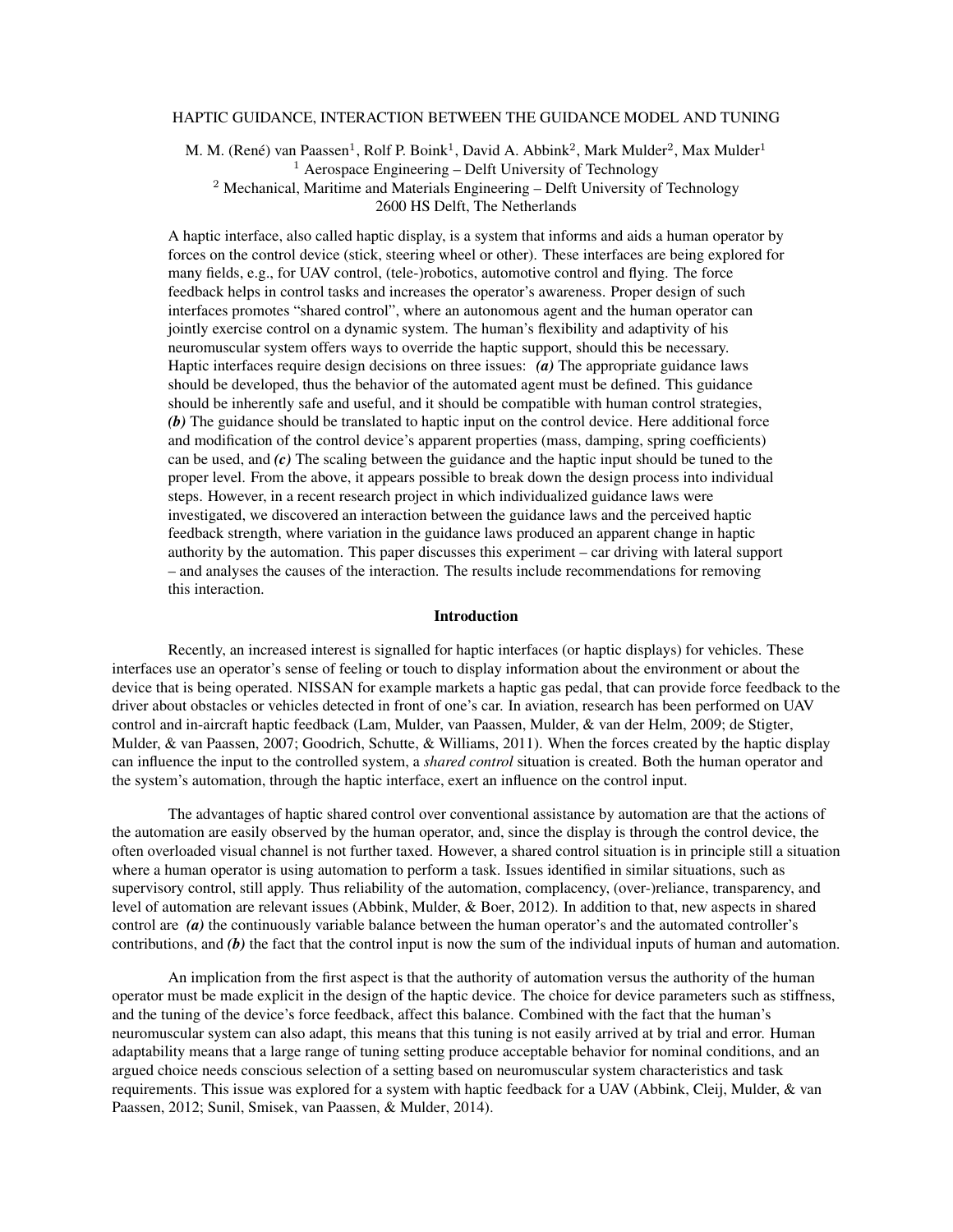The consequence of the summing of control forces through the haptic interface means that shared control situations need to be analysed with respect to their control properties. One of the issues is that the control actions by the human and automation must be complimentary, and not counteracting each other. We explored this in a car driving experiment on curve negotiation with haptic support. It is well known that drivers do not follow the center of the road in corners, but slightly "cut" the corners resulting in better driving comfort, and individual differences exist. In our research, we fit a guidance model to drivers' natural preferences, and evaluated the difference between individualised guidance (IG), in which the guidance model was fit to a specific subject's behavior, and a "one size fits all" (OSFA) variant. The surprising result was that many subjects rejected the individualised guidance in favor of the OSFA variant [\(Boink, van Paassen, Mulder, & Abbink, 2014\)](#page-6-6).

This paper discusses the experiments and investigates the causes for its findings. Then it lists an overview of the design considerations for haptic shared control that were discovered after analysing our results. In addition to the abovementioned experiment, available descriptions in literature of shared-control set-ups are considered and analysed in the light of these design considerations.

<span id="page-2-0"></span>

Haptic shared control

In a vehicle with haptic shared control, both the human operator and an automated agent influence the control input; the human through exerting a torque on the steering wheel, and the automation through an additional torque on the wheel from, e.g., an electric motor. In addition, the wheel may have its own dynamic characteristics, typically mass and damping, and the torques on the front

Figure <sup>1</sup>*.* Schematic representation of haptic shared control. Both the automation and human user formulate an input, which is implemented by the combined torque on hands and steering wheel.

wheels (self-aligning torque) are passed through the linkage, resulting in an apparent stiffness of the steering wheel( $K_s$ ). Figure [1](#page-2-0) depicts this situation. This is effectively the same as the set-up described in Fig. 2 in (Griffiths  $\&$ [Gillespie, 2004\)](#page-6-7), which has a slightly different format for the block diagram, since it expressly shows how the self-aligning torque in a simulation is implemented by the electric motor.

When the steering wheel – or another control device – is held by the human operator, the human's muscular force and the torque from the haptic feedback system act on the combined dynamic properties of that coupled system. A human can generally influence the dynamics of his/her limb, by changing the setting of the neuromuscular system, effectively increasing or decreasing limb stiffness. If properly equipped, the haptic device's stiffness (and possibly damping and mass as well) can be modified in an analogous manner. Such modifications serve to shift the weight of the human contribution to the system input versus the haptic automation's contribution ([Abbink & Mulder, 2010\)](#page-6-8); this modulation is indicated by the dashed arrows in Fig. [1](#page-2-0).

An important component in the haptic shared control is the generation of the guidance. Two situations are generally distinguished. The shared control may have the purpose of avoiding collisions with obstacles, in that case the haptic display shows *virtual fixtures*, virtual obstacles and boundaries simulated through repulsive forces. In the case of car driving, when only one lane is considered – or a mechanism is provided to detect the desire for a lane change, and the automatic controller can switch lanes – the guidance can be continuous, and the goal of the automation can be defined as keeping the vehicle on an "optimal" track. Rather than virtual fixtures that the vehicle can "hit", a continuous virtual fixture is implemented that pulls the vehicle to a specific target.

For an effective haptic interface, this target should coincide with the driving behavior that a human driver would find acceptable. In curves, assuming a position of the car on the center of the road does not reflect how human drivers will negotiate a curve. In our experiment [\(Boink et al.](#page-6-6), [2014](#page-6-6)), we identified the manner in which drivers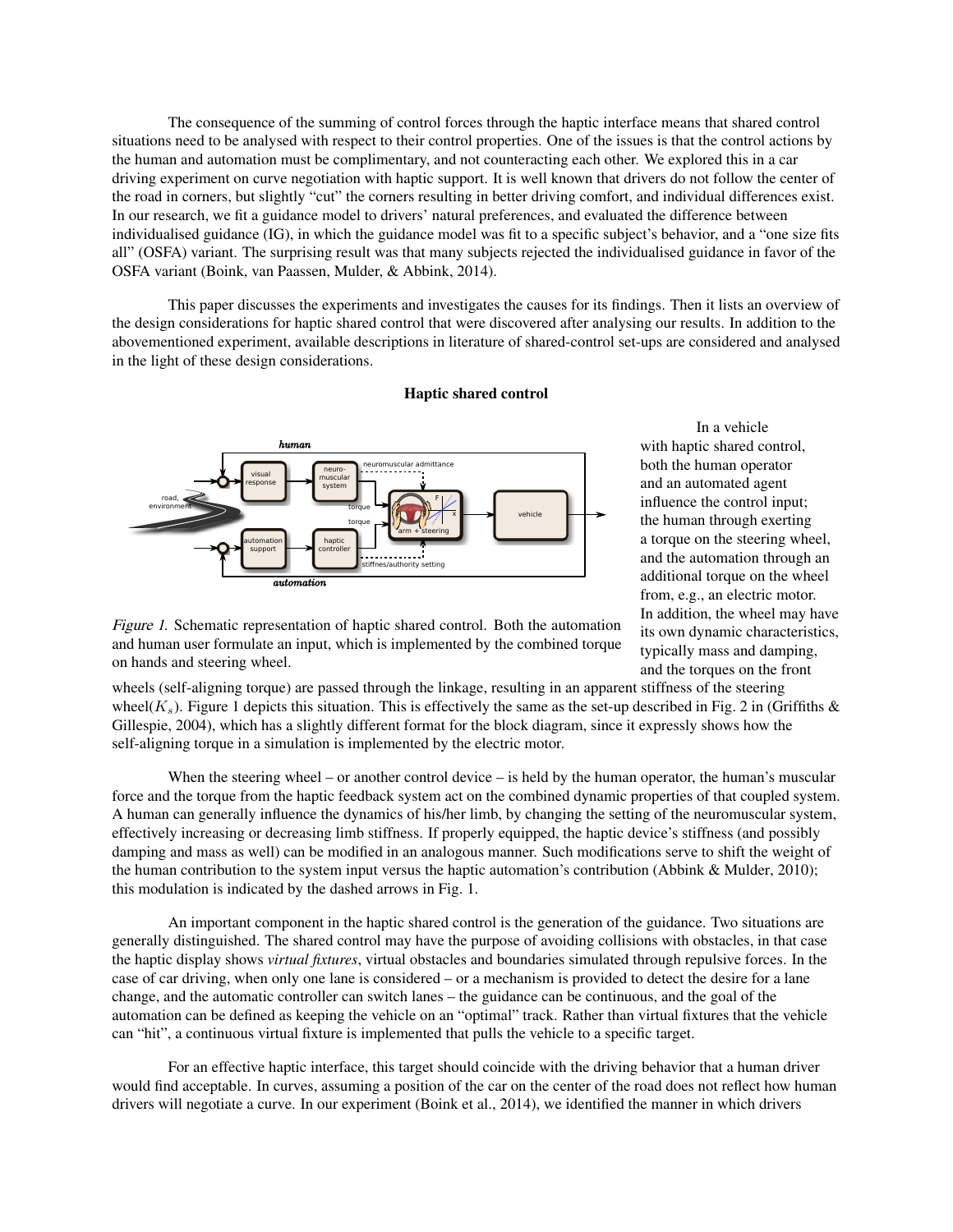<span id="page-3-0"></span>negotiated a curve, and fit this with a simple model that calculates the steering wheel angle given the difference between the nominal track and the lateral position of the car at some look-ahead time *tLH*:

$$
\delta_{wt}(t) = K_{\delta} E_{t_{LH}}(t) \tag{1}
$$

Here  $E_{t_{LH}}(t)$  is the lateral error of a predicted position of the car created by integrating a model with the car's current velocity and rotational rate over a prediction time  $t_{LH}$ . The  $K_{\delta}$  and  $T_{LH}$  parameters were identified for each subject individually, and Eq. [1](#page-3-0) was used to create the nominal path for the haptic control. In addition a version of the controller was tested which used parameters in the center of the parameter space observed for all participants ("One Size Fits All", indicated with the red circle in Fig. [2](#page-3-1)).

<span id="page-3-2"></span>To convert the nominal path into a guidance force, a scaling gain needs to be determined. Here, this gain is based on the stiffness of the steering wheel  $(K_s)$ , on the assumption that torque from the haptic feedback system should generate the proper steering wheel angle when the user does not hold the steering wheel:

$$
F_{wt}(t) = K_s \left( K_\delta E_{t_{LH}}(t) \right) \tag{2}
$$

#### Experiment

To test our hypothesis

<span id="page-3-1"></span>that inddividual guidance (IG) would be preferred over OSFA, an experiment with 24 subjects was performed in a fixed-base driving simulator. The simulator was equipped with a Nissan steering wheel actuated by a Moog-FCS ECol-8000 S actuator. In a first session, participants drove a track with alternating left and right curves over 45 degrees, with a 250 m radius. No haptic feedback was provided in this session. A visual scene was projected on the walls in front and to the side of the simulator, providing a field-of-view of almost 180 degrees. The velocity of the simulated car was fixed to 80 km/h. An individualised model (IG) as in Eq. [1](#page-3-0) was fit to the data of this run. On the basis of the IG model fits, also an OSFA fit was determined. In a second session, subjects performed runs with haptic guidance, with either the IG or the OSFA tuning. Figure [2](#page-3-1) shows the spread of the tuning parameters and the OSFA tuning. After each pair of runs, subjects were asked to indicate their preference for either the first or second run.



Figure <sup>2</sup>*.* Individual fits of look-ahead time and lateral error gain  $(K_S K_{\delta})$  used in the experiment ([Boink](#page-6-6) et al., [2014\)](#page-6-6).

#### Results and Discussion

Figure [3](#page-4-0) gives an example of a single curve driven by a "medium-gain" subject, in the OSFA condition. In addition, the curve driven by the subject in the absence of haptic support, and the result of letting the haptic support system "drive alone" is given. A number of surprising results can be noted *(a)* The lateral error (note that this is the lateral error at the look-ahead point) is fairly small when the human is driving – with or without haptic support –, indicating a successfully driven curve; *(b)* When the haptic automation drives alone (hands off steering wheel), the errors are fairly large, indicating that the control law in Eq. [2](#page-3-2) is actually not effective; *(c)* Finally, the force from the guidance actually seems to oppose the human torque over a large stretch of the curve.This latter result was found with multiple subjects, and often with subjects with curve negotiation behavior that resulted in model fits with high gains and large look-ahead times.

The experiment expressly adressed one of the design decisions in creating a haptic support system, namely the question of *what should be the reference trajectory for the haptic support system*. Rather than taking the lane's center, which would result in unnatural driving behavior, a simple control law is fitted to observed control behavior.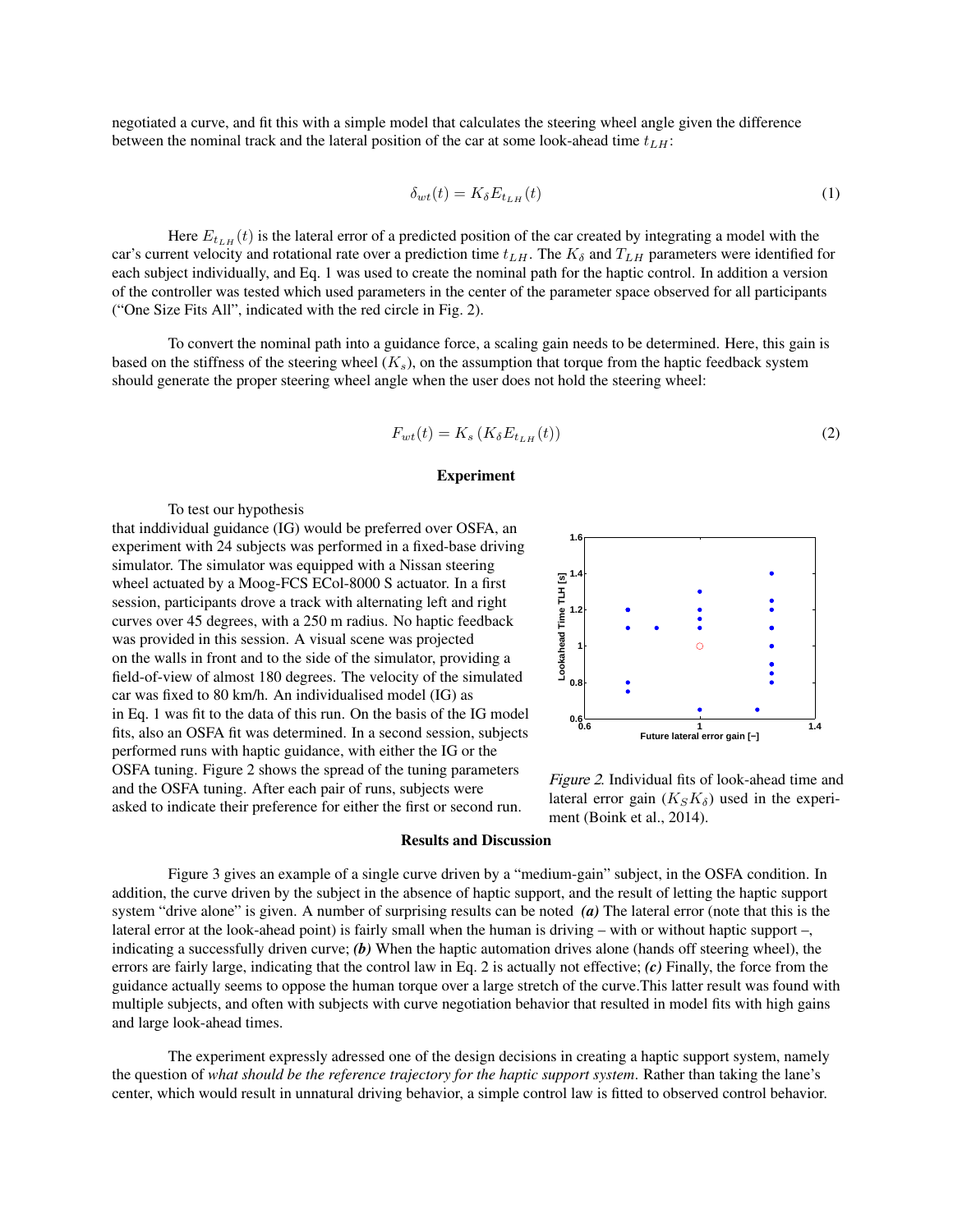<span id="page-4-0"></span>

Figure <sup>3</sup>*.* Example run from a subject with and without individualised haptic shared control, illustrating in this case initially no, and later negative contribution of the guidance to the steering wheel torque.

Compared to an older experiment ([Abbink, Cleij, et al.](#page-6-4), [2012](#page-6-4)), in which the reference was created by averaging a number of previous runs, the present approach is more general.

One of the other surprising results from this experiment was that more subjects preferred the OSFA tuning of the controller over the adaptive tuning. Upon further inspection, it proved that this correlated with the gain of the individual tuning; subjects which had a lower gain, preferred the individualised tuning settings, and subjects with higher gain preferred the OSFA tuning. To investigate possible causes for this, a further analysis of the controller and the haptic feedback it provides was done.

Given that the log data indicates that the haptic guidance often counteracts the human control input, it could be expected that a weaker haptic guidance is to be preferred over a stronger one. This was also found by [Mars et al.,](#page-6-9) [2014,](#page-6-9) although that research in addition forced unnatural curve negotiations, since the haptic feedback was based on the lane center. However, why would the haptic guidance not contribute to the control goal or even counteract the human control? And also, why would haptic guidance alone not create a proper control of the vehicle?

To analyse the effect of the control law, a small-angle approximation is used for the future lateral position error  $E_{t_{LH}}$ :

$$
\tilde{E}_{t_{LH}} = V t_{LH} \left( \Psi(t) - \Psi_r(t) \right) + \left( y(t) - y_r(t) \right) \tag{3}
$$

To determine the effect on haptic feedback, consider a run in which the subject exactly replicates the steering commands, as measured in the runs without haptic support and as captured in the model in Eq. [1](#page-3-0). In that case, the lateral error at the look-ahead point  $(E_{tLH})$  is minimal; the only source of deviation between the reference model and the user's run would be the remaining variation in the user's driving that could not be captured by the model. According to Eq. [2](#page-3-2) the haptic feedback force would be nearly zero in this case. Inspection of a similar architecture in literature ([Griffiths & Gillespie, 2004\)](#page-6-7) suggests that the same occurs in that set-up; with successful control by the human, and a zero control error, there is no torque contribution from the haptic support for curve negotiation. This relates to a second design decision that needs to be made, *how much should the haptic support system contribute to the control effort in nominal (no-deviation from target) cases?*. The haptic support system tested in our experiment relied on error between the determined nominal path and the driven path. In this case, subjects who seek support from the haptic system need to allow deviations from the nominal path before getting this support. The hands-free runs in Fig. [3](#page-4-0) are an illustration of this point. If the haptic support system needs to supply a contribution to the steering input, it needs separate information from both the target signal and the current error signal; enabling the calculation of separate haptic support torques for following the track (feed-forward of the target signal, block *LoHS* in [4](#page-5-0)) and for correcting deviations from the track (feedback of remaining execution errors, block *SoHF*).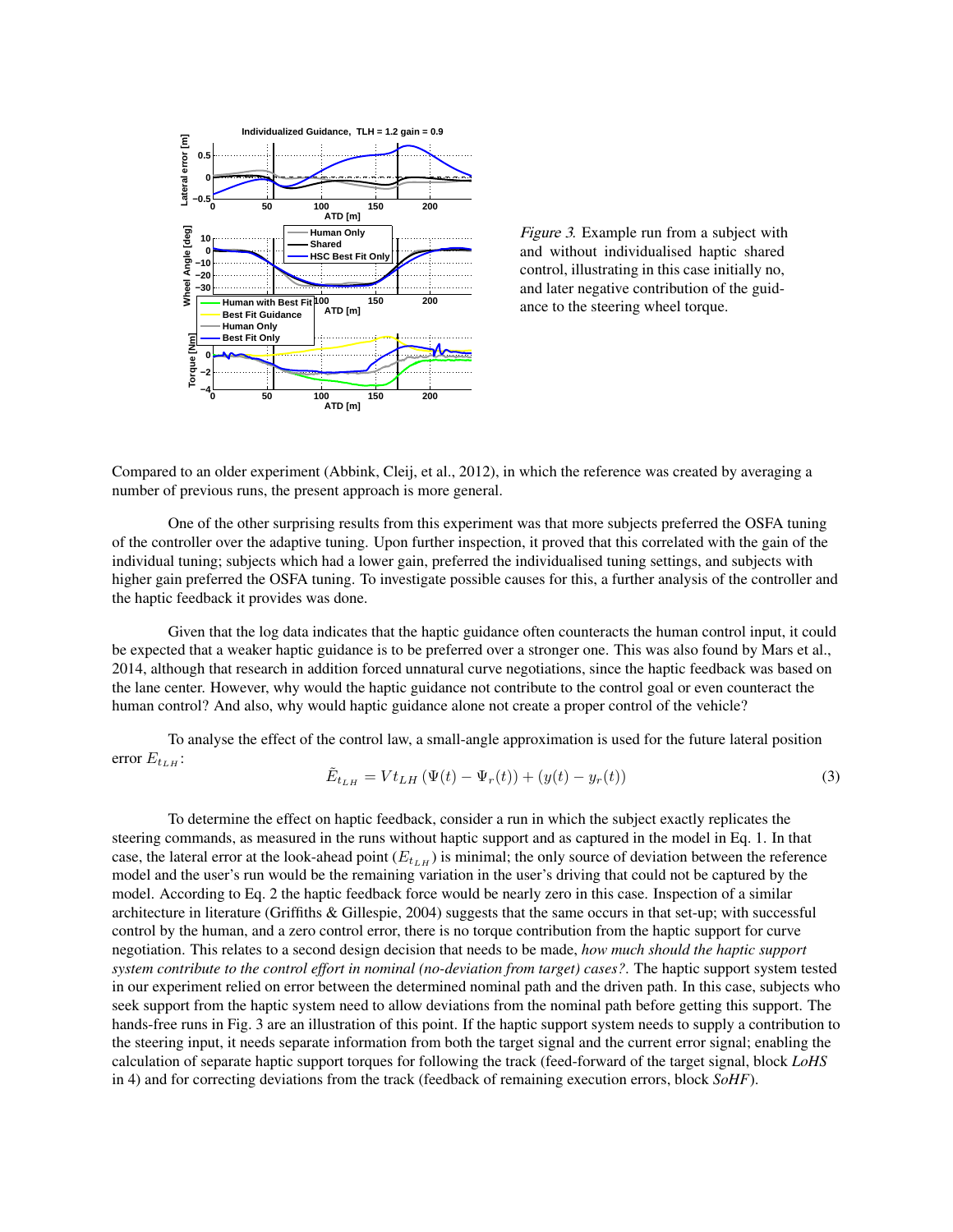<span id="page-5-0"></span>

Figure <sup>4</sup>*.* Schematic representation of haptic shared control, detailing the four design choices identified in this paper.

Now consider a lateral error in the car position  $y_r(t) - y(t)$ . For each unit in lateral deviation, a feedback force of  $K_s K_\delta(y_r(t) - y(t))$  [Nm] will be generated. A lateral deviation in car heading has a similar effect, now with a gain of  $K_s K_\delta V t_{LH} (\Psi_r(t) - \Psi(t))$ . However, in this case both the gain  $K_\delta$  and look ahead time  $t_{LH}$  are parameters from the individual lateral guidance model fit to the subject's runs without haptic guidance, and not parameters chosen to tune the strength of the haptic feedback. The experiment thus had a confounding effect, in that the preference for curve negotiation influenced the strength of the haptic feedback to deviations from the nominal path. This amounts to the third design decision, *how strong should be the feedback to deviations from the nominal path?* A related decision is the weighting of what constitutes a "deviation". In this case, deviation can be expressed in lateral position and in heading deviation. A control law needs to determine how these are weighed; such a control law depends on the dynamics of the controlled system, required performance and the comfort levels that one wants to attain.

The final design decision concerns the *authority of the haptic controller*. In analogy to the Level of Authority in supervisory control [\(Parasuraman, Sheridan, & Wickens](#page-6-10), [2000](#page-6-10); [Sheridan & Parasuraman, 2005\)](#page-6-11), Abbink et al. ([Abbink, Mulder, & Boer](#page-6-3), [2012](#page-6-3)) coined the phrase Level of Haptic Authority (LoHA). By selecting the control device's stiffness settings – fixed or possibly variable – one can influence the weight of the automation in determining the final control input. Given that the human operator has the means to adjust the settings of their neuromuscular system, this will result in a range of division of LoHA between automation and human.

Note that with a high level of haptic authority, in a system designed without haptic support, the haptic interface will still push the system towards the reference, however before that happens a control error needs to build up in the system, and the path that results will no longer match the subject's curve negotiation strategy. This behavior annoyed some of the subjects in our experiments, since when subjects implement the proper control strategy, the automation does not contribute to the control signal, except to correct any deviations.

#### Conclusion

Haptic shared control is common practice in training settings in aircraft; typically the instructor's and student's controls in a trainer aircraft are mechanically linked, and a good instructor can make a student feel the necessary inputs, reduce their LoHA – both in generating feed-forward and corrective feed-back inputs, and there is a common and compatible (visual frame of) reference. Such a situation can be seen as a reference for haptic shared control. An implementation of haptic shared control with automation requires that such an instructor's behaviour be made explicit with a number of design choices:

Human Compatible Reference (HCR) Generation of a reference for the control, compatible with user strategies and the device and environment constraints.